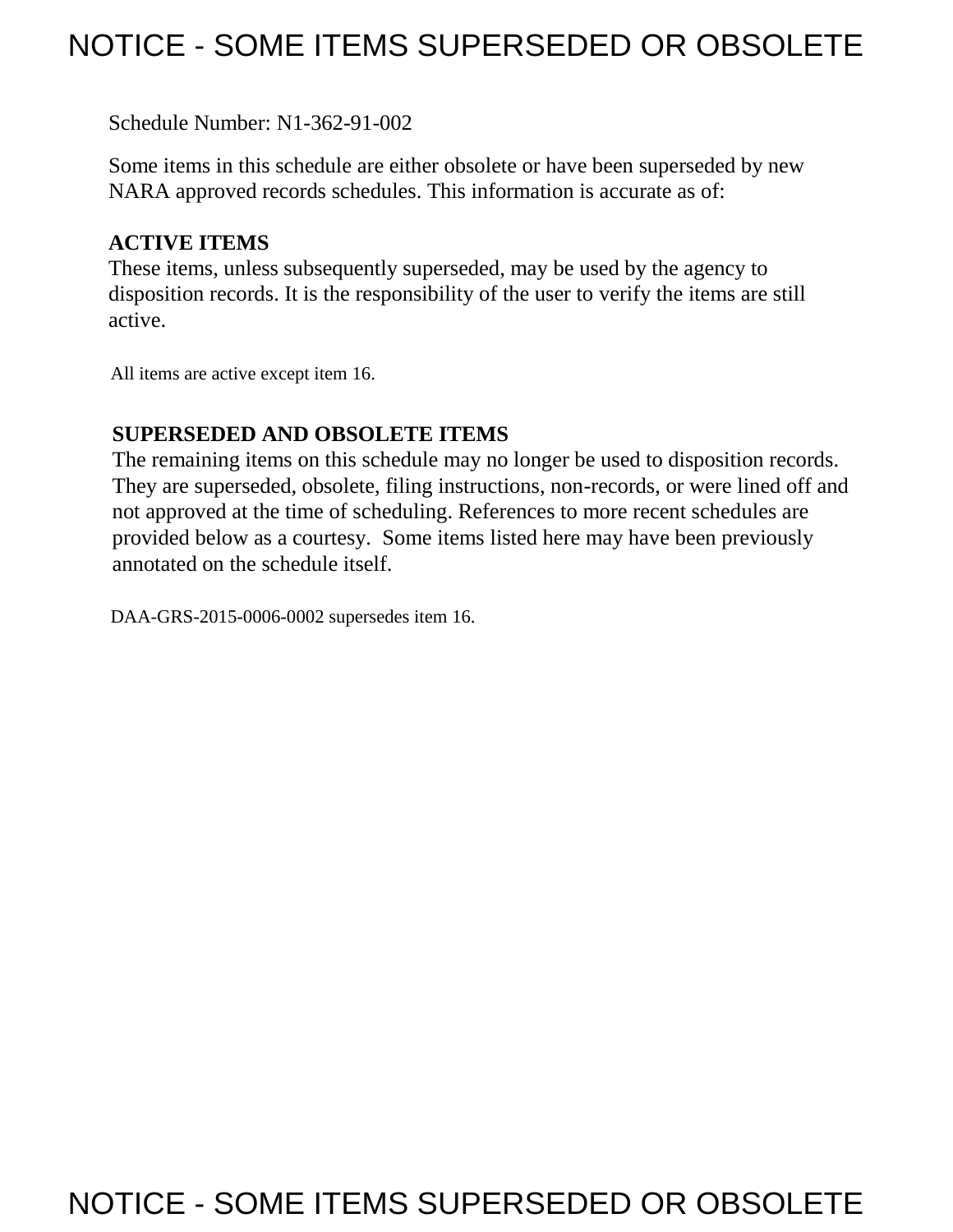| <b>ALQUEST FOR RECORDS DISPOSITION AUTHORITY</b><br>(See Instructions on reverse)                                                 |                        | LEAVE BLANK<br><b>JOB NO</b><br>$-362 - 91 - 21$                                                                                                                                                                                                                                                                 |  |  |
|-----------------------------------------------------------------------------------------------------------------------------------|------------------------|------------------------------------------------------------------------------------------------------------------------------------------------------------------------------------------------------------------------------------------------------------------------------------------------------------------|--|--|
| TO: GENERAL SERVICES ADMINISTRATION<br>NATIONAL ARCHIVES AND RECORDS SERVICE, WASHINGTON, DC 20408                                |                        | DATE RECEIVED<br>$2 - 28 - 1$                                                                                                                                                                                                                                                                                    |  |  |
| 1. FROM (Agency or establishment)                                                                                                 |                        | NOTIFICATION TO AGENCY                                                                                                                                                                                                                                                                                           |  |  |
| ACTION<br>2. MAJOR SUBDIVISION<br>Office of Management and Budget<br>3. MINOR SUBDIVISION<br>Administrative & Management Services |                        | In accordance with the provisions of 44 U.S.C. 3303a<br>the disposal request, including amendments, is approved<br>except for items that may be marked "disposition not<br>approved" or "withdrawn" in column 10. If no records<br>are proposed for disposal, the signature of the Archivist is<br>not required. |  |  |
| 4. NAME OF PERSON WITH WHOM TO CONFER                                                                                             | 5. TELEPHONE EXT. DATE | ARCHIVIST OF THE UNITED STATES                                                                                                                                                                                                                                                                                   |  |  |
| Evelyn D. Grimes                                                                                                                  | 634-9246               |                                                                                                                                                                                                                                                                                                                  |  |  |
| <b>6. CERTIFICATE OF AGENCY REPRESENTATIVE</b>                                                                                    |                        |                                                                                                                                                                                                                                                                                                                  |  |  |
|                                                                                                                                   |                        | I hereby certify that I am authorized to act for this agency in matters pertaining to the disposal of the agency's records;                                                                                                                                                                                      |  |  |

that the records proposed for disposal in this Request of *O X X* page(s) are not now needed for the business of this agency or will not be needed after the retention periods specified; and that written concurrence from the General Accounting Office, if required under the provisions of Title 8 of the GAO Manual for Guidance of Federal Agencies, is attached.

A. GAO concurrence:  $\square$  is attached; or  $\overline{\mathbf{X3}}$  is unnecessary.

|                          | A. GAO concurrence: $\Box$ is attached; or $\boxtimes$ is unnecessary.                                                                                                                                           |                                                 |                                                 |
|--------------------------|------------------------------------------------------------------------------------------------------------------------------------------------------------------------------------------------------------------|-------------------------------------------------|-------------------------------------------------|
|                          | C. SIGNOTURE OF AGENCY REPRESENTATIVE<br><b>D. TITLE</b><br>Kecado                                                                                                                                               |                                                 |                                                 |
| 7.<br><b>ITEM</b><br>NO. | 8. DESCRIPTION OF ITEM<br>(With Inclusive Dates or Retention Periods)                                                                                                                                            | 9. GRS OR<br>SUPERSEDED<br>JOB<br>CITATION      | 10. ACTION<br>TAKEN<br>INARS USE<br>ONLY)       |
| $1$ .                    | Posters                                                                                                                                                                                                          |                                                 |                                                 |
|                          | Recruitment, anniversary, OAVP and other promotional<br>posters which are basic to the operation and mission<br>of ACTION.                                                                                       |                                                 |                                                 |
|                          | Disposition: Permanent. Transfer 2 copies of each<br>poster when produced by adding the National Archives<br>to the distribution list and shipping the posters<br>flat or in tubes to the Still Pictures Branch. |                                                 |                                                 |
|                          | Annual rate of accumulation: Approximately 5 per<br>year.                                                                                                                                                        |                                                 |                                                 |
| 2.                       | Motion Picture Films                                                                                                                                                                                             |                                                 |                                                 |
|                          | ACTION sponsored films which reflect the agency's<br>programs and/or mission such as films pertaining propuceD<br>FOR to public distribution, including informational,<br>· educational, and recruitment films.  |                                                 |                                                 |
|                          | Agency created or sponsored films:<br>a.                                                                                                                                                                         |                                                 |                                                 |
|                          | (1) Original negative or color original<br>plus separate optical sound track                                                                                                                                     |                                                 |                                                 |
|                          | (2) Sound projection print                                                                                                                                                                                       |                                                 | all changes to this proposed                    |
|                          | 115-108 Capser pent to Day<br>gency, NNS, NABION 7540-00-634-4064                                                                                                                                                | Actor Escribed by GSA<br>FPMR (41 CFR) 101-11.4 | <b>RD FORM 115 (REV. 8-83)</b><br>$5 - 21 - 21$ |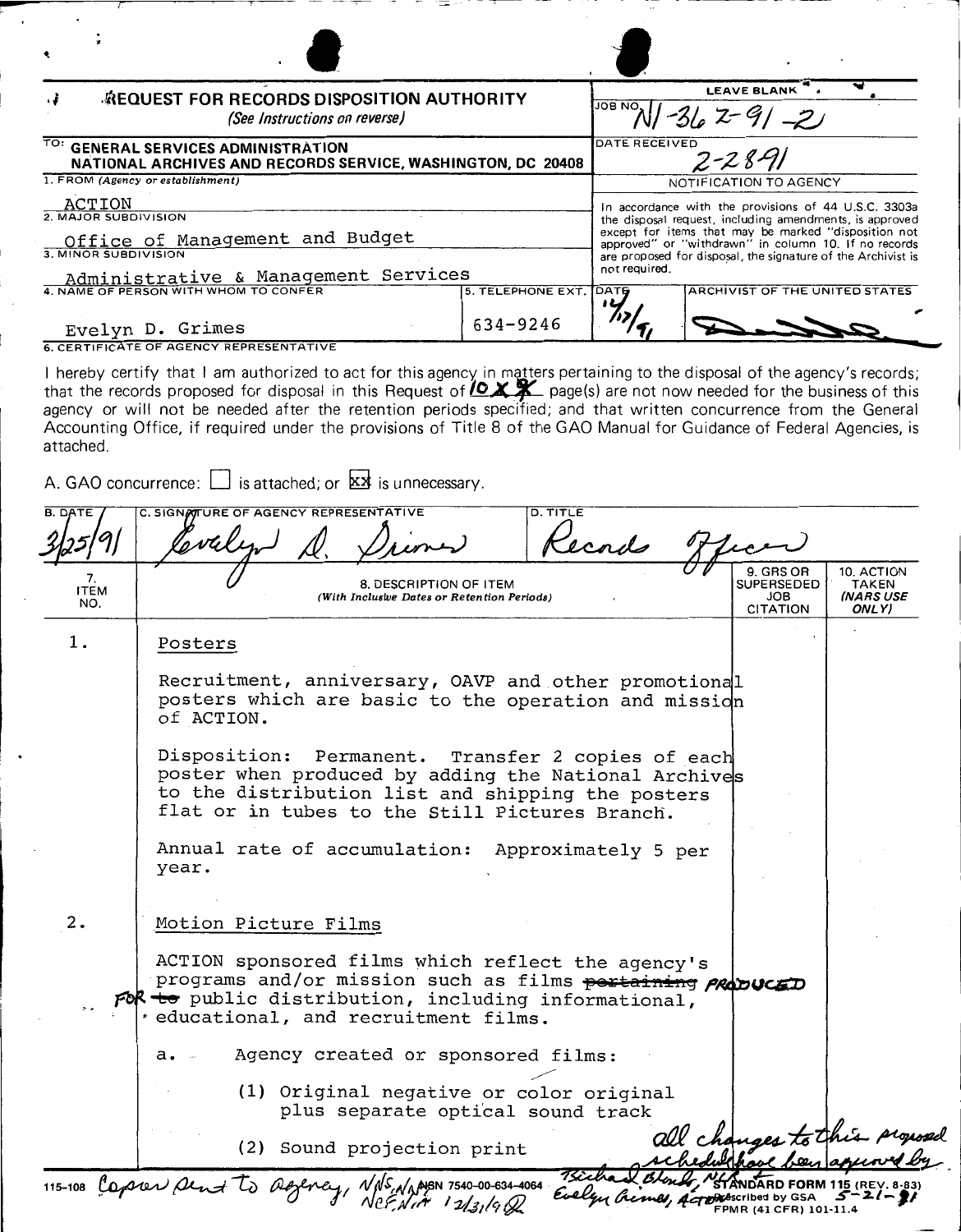(3) Intermediate master positive or duplicate negative plus optical sound track

 $\bullet$ 

Disposition: Permanent. Transfer to National Archives in 5 year blocks when the oldest film is 10 years old. (For example, films created in 1981-1985 would be transferred to Archives in 1991, films created in 1986-1990 would be transferred in 1996, etc.)

*k.* Agency acquired motion picture films:

Projection Prints

Disposition: Permanent. Transfer to National Archives in 5 year blocks when the oldest film is 10 years old.

 $\mathcal{L}$   $\mathcal{H}$  Finding aids such as indexes, shot lists, or other lists which desxribe and/or facilitate use of the motion pictures.

Disposition: Permanent. Transfer to National Archives with corresponding film.



Production documentation bearing on the origin, acquisition, release, and ownership of the production such as case files containing production contracts, scripts, transcripts, etc.

Disposition: Permanent. Transfer to National Archives with Corresponding film.

e. 3<sup>*y*</sup>. Unedited outtakes and trims:

(1) Original negative or color original

(2) Work print

Disposition: Offer to National Archives stock film depository when edited final version of film is transferred to the National Archives for permanent retention as described above, or when no longer needed by agency, whichever is sooner (see 0MB Circular A-114). All outtakes and trims accepted for deposit by the National Archives stock film depository remain the property of the depositing agency. In accordance with 0MB, Circular A-114, the footage may be retained or destroyed at the discretion of the National Archives following agency notification.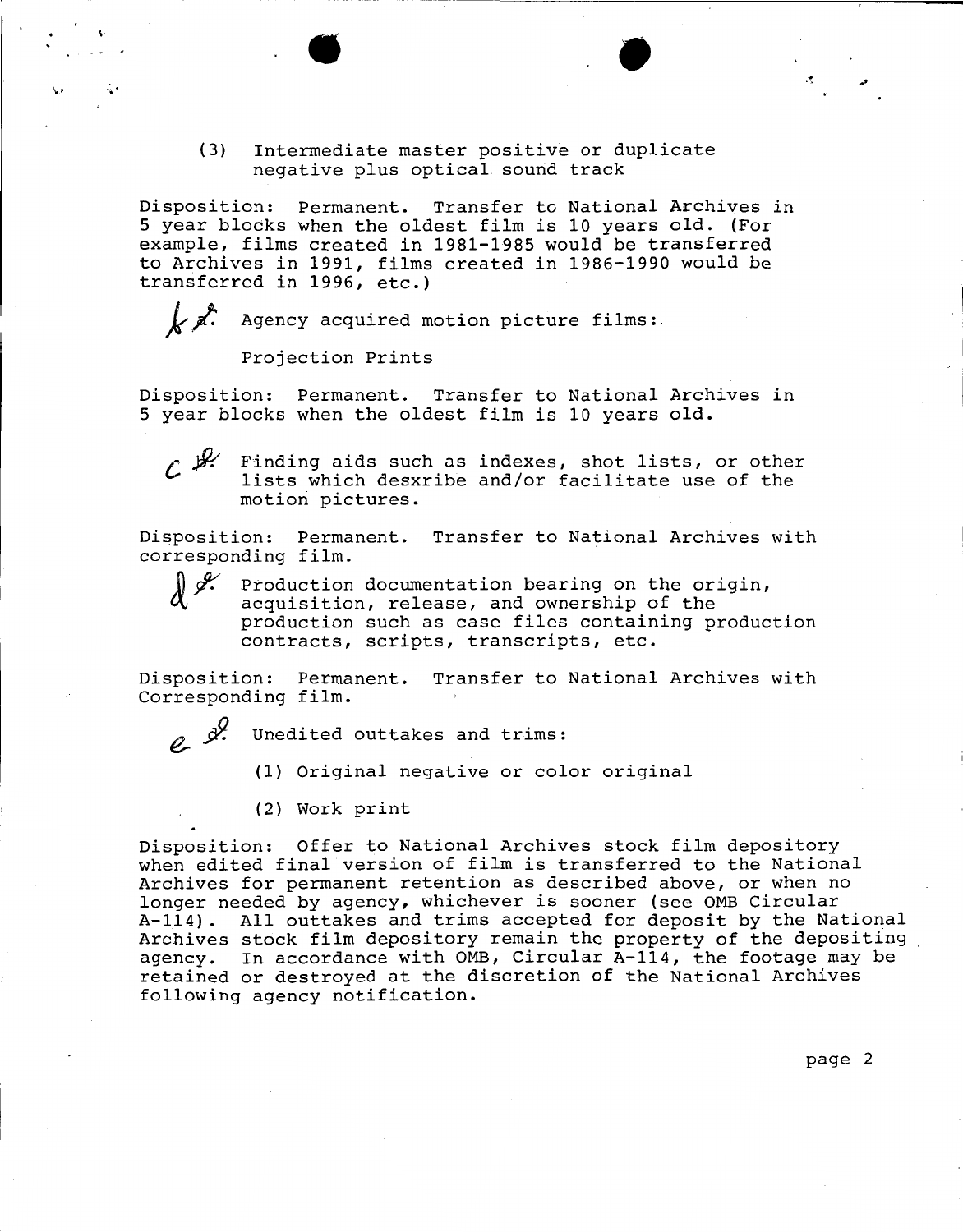#### 3. Video Tapes

Subjects which reflect the agency's programs and/or mission such as tapes pertaining to recruitment, ad campaigns, public service announcements, and media $\mathcal F$  coverage.

•

a. The original or the earliest generation of the video recording plus one dubbing of same.,

Disposition: Permanent. Transfer to National Archives in 5 year blocks when the oldest tape is 10 years old.

b. Finding aids such as indexes, shot lists, or other lists which describe and/or facilitate use of the video tapes.

Disposition: Permanent. Transfer to National Archives with corresponding tapes.

c. Production documentation bearing on the origin, acquisition, release, and ownership of the production such as case files containing production contracts, scripts, trasnscripts, etc.

Disposition: Permanent. Transfer to National Archives with corresponding tapes.

d. Raw camera footage

Disposition: Offer to National Archives stock film depository. See  $\ell$  above.  $2e$ 

4. Sound Recordings

Subjects which document the agency's program and/or mission such as promotional Ad Council radio spots, official speeches, etc.

Disposition: Permanent. Transfer original sound recording plus one dubbing, if available, to the National Archives within 10 years after creation of the sound recording.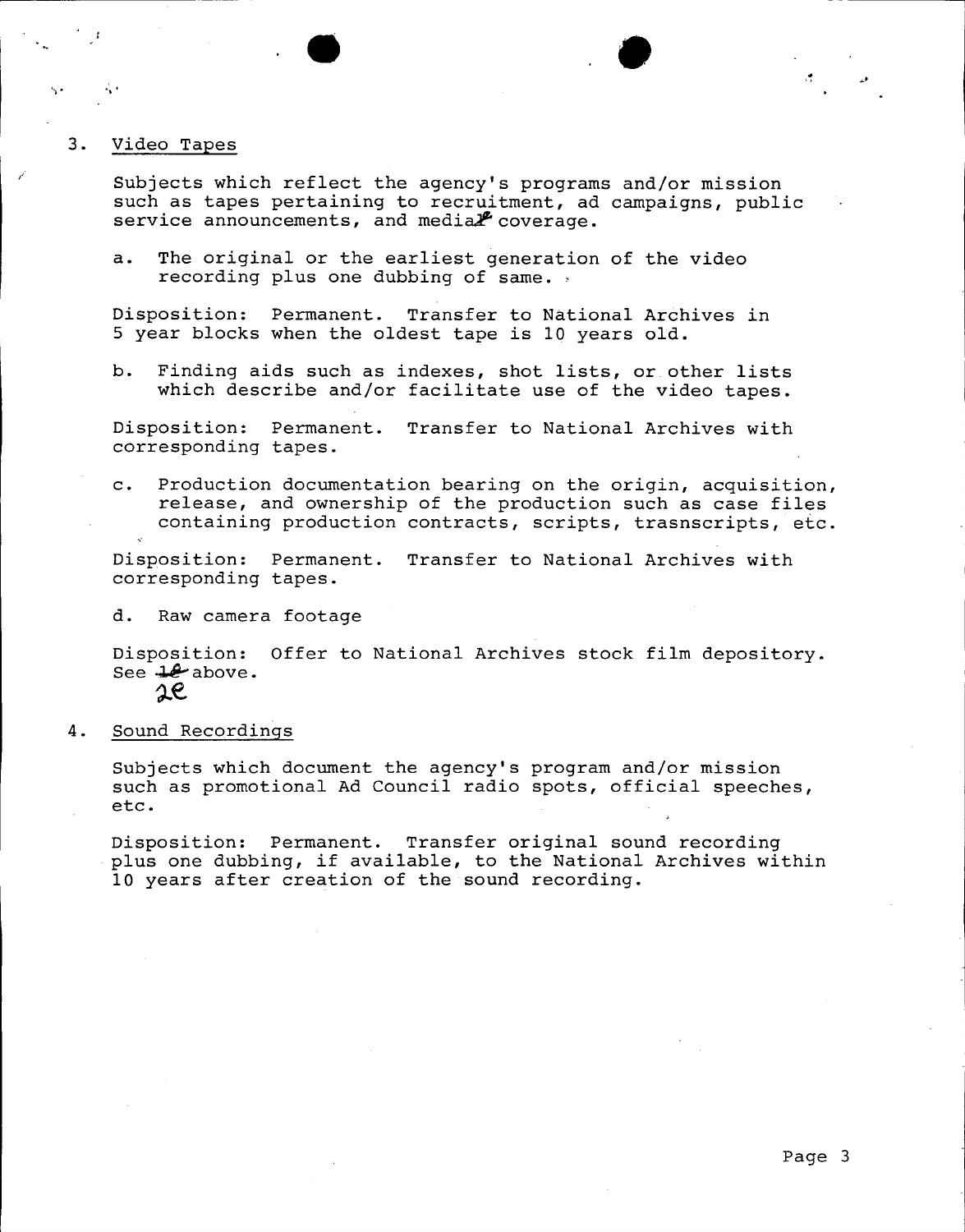5. Still Pictures , the worker week minimal ACTION such  $\frac{1}{100}$  and  $\frac{1}{100}$  the program and  $\frac{1}{2}$  mission of ACTION such as Subjects which are necessary for the preservation, duplication,<br>and reference service of pictorial image included in the —<br>ACTION photograph file. *Necultment, service projet*z, etc. and reference service of pictorial image included in the --

•

- a. X. Black and white photographs; an original negative and a captioned print. If the original negative is nitrate or glass, a duplicate negative is also needed.
- *J. 2.* Color photographs; the original color transparency or color negative, a captioned print, and an internegative if one exists.
- $c.$   $\chi$  For slide sets, the original and a reference set, and the related audio recording and script if one exists.
- **J., Y.** For other pictorial records such as **poctora,** original artwork<sub>\*</sub> and filmstrips, the original and a reference print.

Disposition: Permanent. Transfer to National Archives in 5 year blocks when the oldest material is 10 years old.

All<br>2. A Finding aids and indexer induding sur decremically produced profiled<br>ones (both hard con sad on a floopy dist in Assety Commo Delimited famet) relating & Homes Synta Living  $f(x)$ Related documentation, is released that explain the origin, development, acquisition, use, and ownership of still sietures.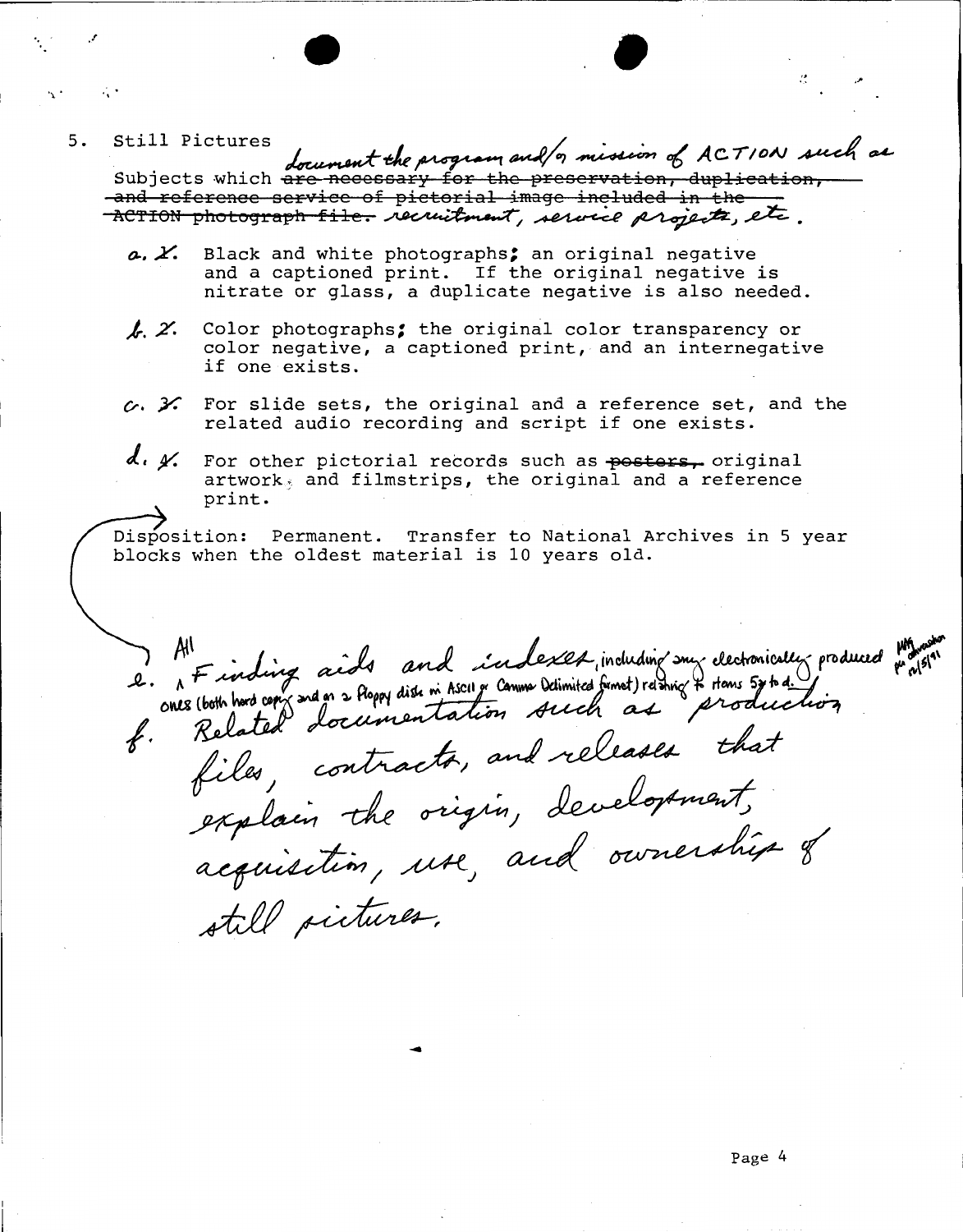# $\bullet$   $\bullet$ <sup>6</sup> . Handicap Accessibility Self--Evaluations

Self evaluations conducted of ACTION HQ and field offices identifying areas of compliance/non-compliance with Section 504 of the Rehabilitation Act of 1973, as amended.

Disposition: Cut off after completion of evaluation, hold 2 years and destroy.

#### 7. Recruitment/Placement Catalogue

These files contain volunteer assignment descriptions for ACTION referred positions submitted by sponsors to State offices.

Disposition: Hold for three years and then destroy.

#### 8. Recruiter's Manual

 $\sim 10$ 

This file contains background material, previous issues of the recruiter's manual, comments and suggestions from the recruitment office for improvement in the manual and clearance by affected offices.

#### **PERMANENT.**

Disposition: A Cut-off when project is completed, hold 3 years and PERMANENT.<br>Disposition: A Cut-off when project is completed, hold 3 years<br>and retire to FRC. *TRANSFER* to National Archiver when 5<br>years old.

9. Volunteer Applicant Files (Rejeected Applicants)

Applicant files are established for basically qualified individuals who apply for service. The files contain the application, reference forms, background information forms, evaluation/interview forms, letters, medical forms, and miscellaneous papers created during the application process.

Disposition: Destroy files **quarterly** 1 year after the file is inactivated, application is received. **terly** 1 year after the file<br>exeived,<br>Evaluation Reports<br>Studies and Evaluation Files

10. Recruitment/Selection/Placement election/Placement<br>*LunduaT*ion<br>tains<sub>A</sub>studies and

Lumbus This file contains<br>Astudies and reports relating to the recruit-<br>ment, selection and placement of volunteers for VISTA. This file contains, studies and reports relating to the recruit-<br>ment, selection and placement of volunteers for VISTA.<br>*PERMANENT.* every *RETIRE to FRC* in 2 year. ment, selection and placement of volunteers for VISTA.<br> *PERMANENT*: *guery*<br>
Disposition: A Cut off <del>at end of</del> 2 years, hold 5 additional years.<br>
and retixe to FPCs = a sumple TRANSFER & A stimul PERMANENT. werry RETIRE to FRC in 2 year<br>Disposition: A Cut off at end of 2 years. hold 5 additional years<br>Llock when placed record in Tyears old. TRANSFER to National

archives when oldest record is 15 years old.

Page 5

荒。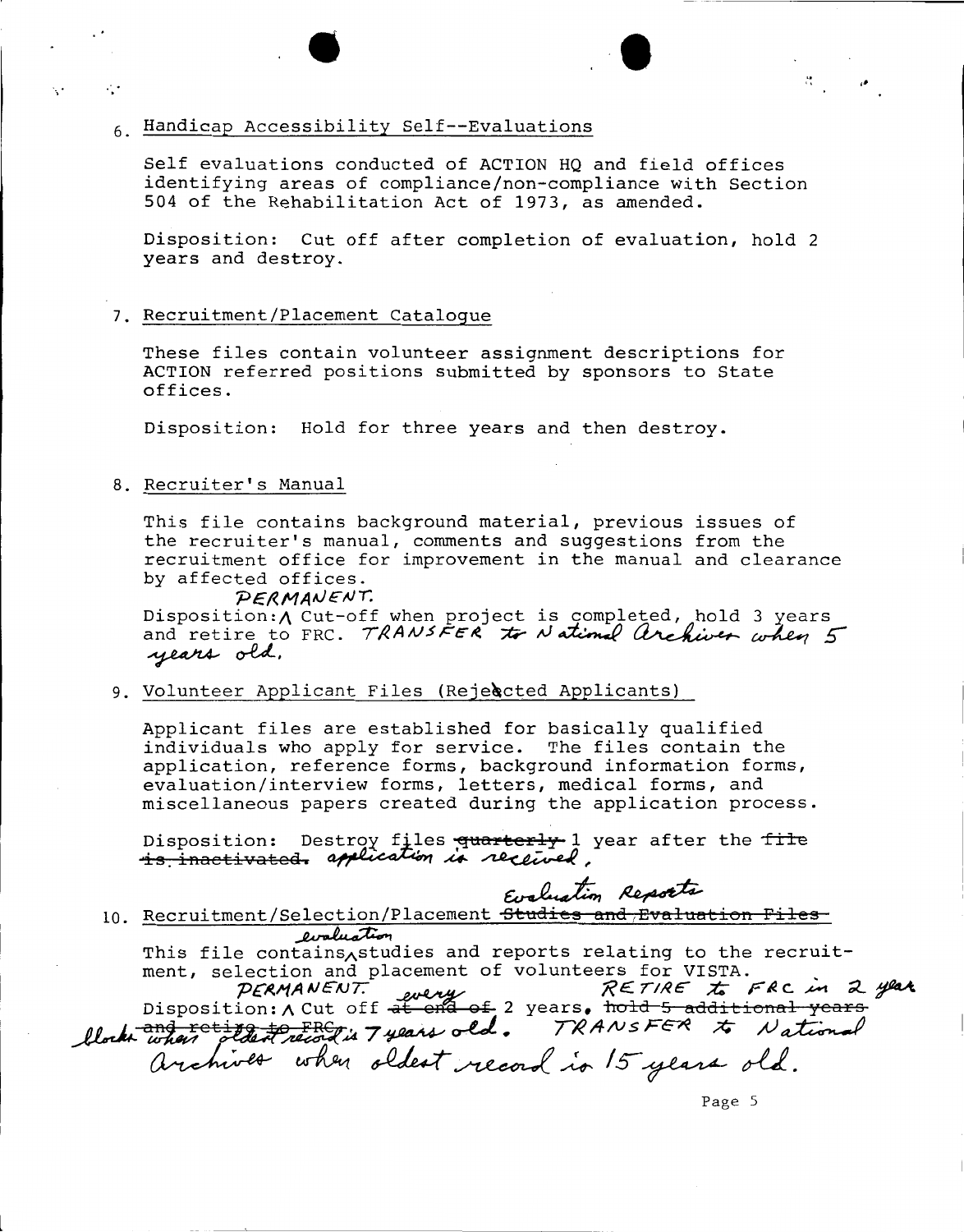#### 11. Recruiting and Placment Historical Documentation Files

•• •. . .,

This file contains reports documenting the recruitment and placement procedures of VISTA. These reports are used to prepare additional reports with detailed graphs and charts

showing year by year comparative analysis of VISTA.<br>PERMANENT. were RETIRE to FRC in I year prepare additional reports with detailed graphs and charts<br>showing year by year comparative analysis of VISTA.<br>*PERMANENT. Luery* RETIRE to Review of the proposition:/\ Cut off <del>at end of</del> 2 years. <del>hold 5 additional years</del> DISPOSITION: A CUL ULL AL END OF LIGHT RECORD in 7 years old.<br>TRANSFER to National archiver when oldest record in \$15 years old.

#### 12. Volunteer Applicant Files

Applicant files are established for basically qualified individuals who apply for service. The files contain the application, reference forms, background information form, letter, medical or legal flag forms, and miscellaneous papers created during the application process.

#### A. Files of applicants who become trainees

Disposition: Close file when applicant reports for training. Retire to FRC three months after quarter in which file is closed. FRC will destroy 4 years after the year the applicant reported for training.

#### B. Files of Applicants who do not become trainees

(1) Applicants who are not barred from reapplying for three years on the basis of suitability.

Disposition: Destroy files quarterly 1 year after the file is inactivated.

(2)Applicants who are barred from reapplying for three <sup>~</sup>years on the basis of suitability.

Disposition: Hold files 3 years after inactivation date and destroy.

,,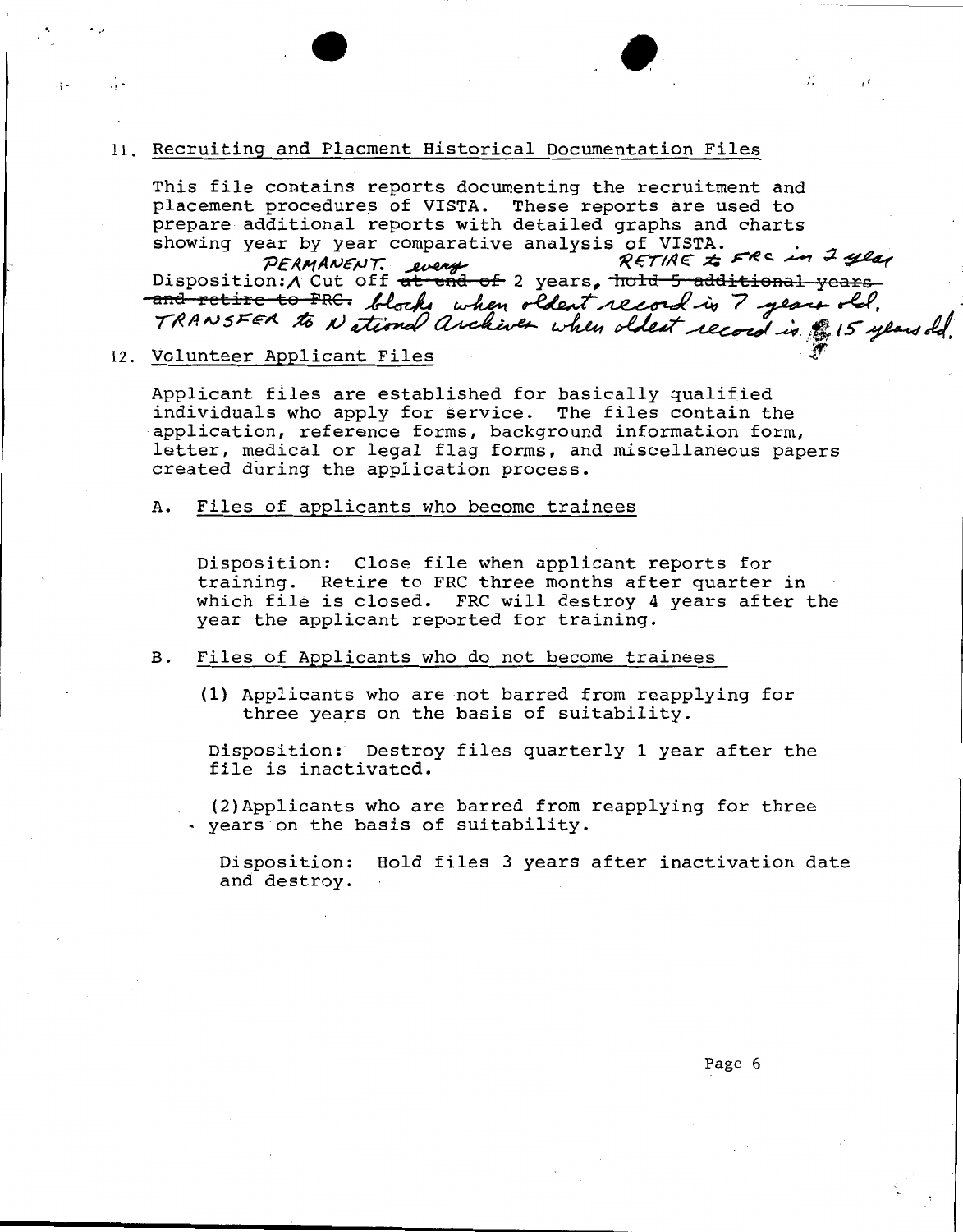√ģ.

13. <u>Cuff Records</u> (such as ACTION form number A946

•

Cuff Records<br>Records that are maintained by individual offices, which a squivalent)<br>details all obligated and actual expenditures for contractors.

Disposition: Cut off at the end of the fiscal year; hold for 3 years and destroy.

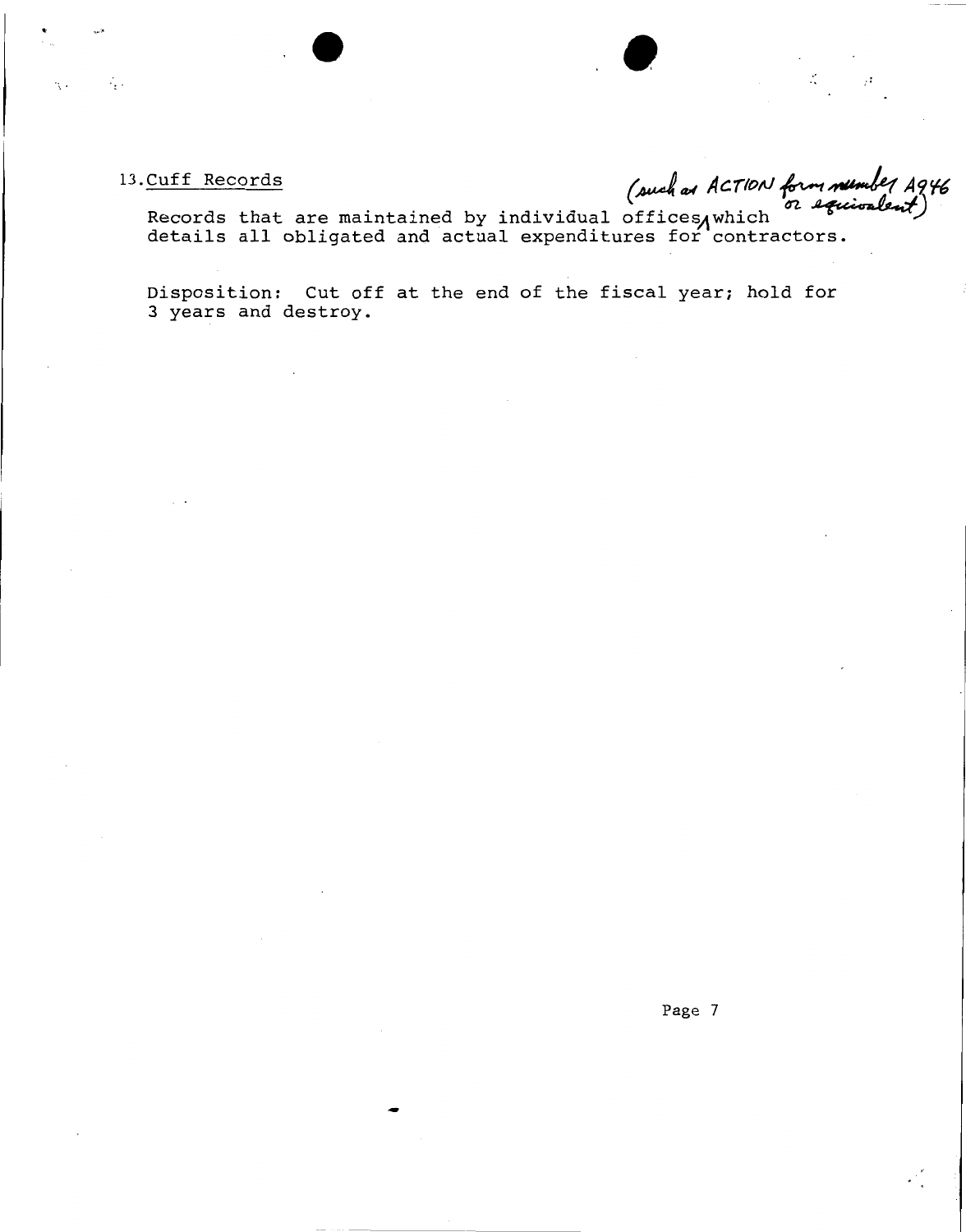#### 14. Delegation of Authority Files

Includes materials pertaining to the issuance of delegations of authority to key ACTION officials and line of succession to principal positions within the agency.<br>
TOMPORARY and dustroy

 $\bullet$  , and the set of  $\bullet$ 

THE TEMPORARY. **And dustroy and dustroy**<br>Disposition:, Cut off, when delegation is canceled or superseded; same for lines of succession.

#### 15. Appropriations Hearings

Includes congressional bills, hearings and legislative history relating to ACTION expenditures, operations, and appropriations.

Disposition: Cut-off each fiscal year; transfer to FRC 2 years after cutoff; and destroy 6 years after cutoff.

#### 16. Budget Execution

 $\mathbf{q}(\mathbf{x}) = \mathbf{q}(\mathbf{x})$  .

Includes allotment advices, revisions, apportionments, ceiling limitations; employment; cost distribution; staffing and utilization of funds.

Disposition: Cut-off each FY; transfer to FRC after 2 years and destroy after 6 years.

#### 17. Current--Year Operating Plans (CYOPs)

The file contains planning and budget documents used to support the current year operating plan i.e., goals and objectives of the agency

**Cvr-oFF**  Disposition: Dispose of at end of current year; hold for 3 years and destroy.

#### 18. Program Directories

Includes the complete mailing address, phone number and name of each Program's State Director, State Project Officer and Sppnsors.

Disposition: Destroy when superseded, obsolete or no longer needed.

#### 19. Reimbursable Work Authorization Files

Copies of GSA form 2597 and related documents generated for seeking reimbursement for work by GSA.

Disposition: cut off at end of fiscal year, destroy 2 years later.

Page 8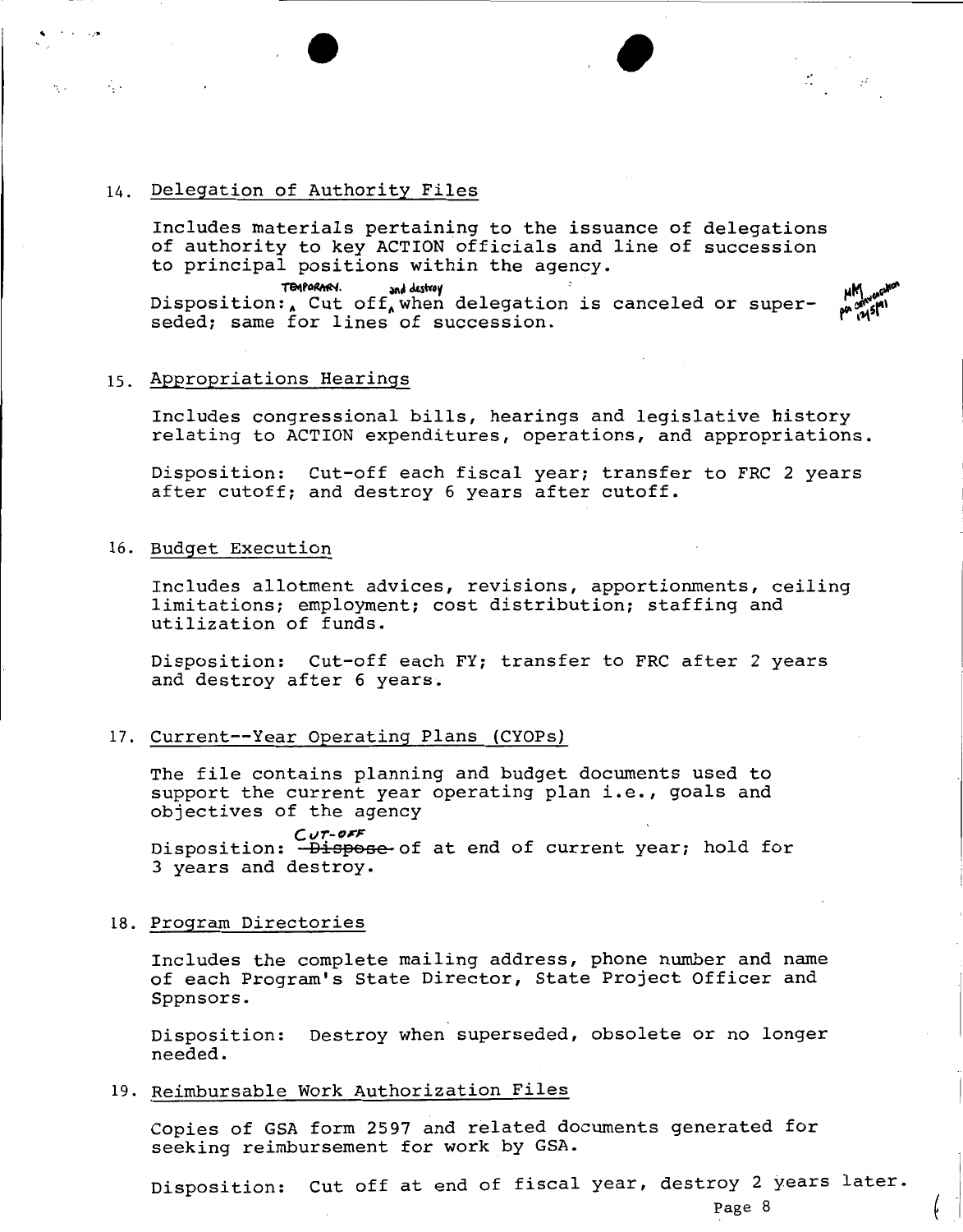#### 20. Collections File

Files relating to collections made as a result of claims settled by ACTION. All original documentation is kept with the claims files.

 $\bullet$ 

Disposition: Cut-off at the end of FY; destroy when 1 year old.

#### 21. Payable Files

Files showing money that has been paid for bills accrued, obligated or paid. Includes batch control sheets, payment coding sheets, covers training request, vendors, contractors, bill of lading, GSA bills, etc.

Disposition: Cut-off at end of FY; destroy 6 years 3 months after period covered by account.

#### 22. Vital Record Files

Files pertaining to the identification and protection of records vital to the operation of the agency, including operating records, and right and interest records.

Disposition: Destroy when superseded, obsolete, or no longer needed.

#### 23. Official Portrait Photographs

Includes official portrait photographs of ACTION officials at the office level and above.

Disposition: Permanent. Offer to Archives after incumbent leaves service.

### 24. Current-Year Operating Plans (CYOPs) Annual Cumulation Report

This is the annual compilation of agency-wide goals, objectives, and budget information compiled from the quarterly CYOPS sent from headquarters and regional offices.

Disposition: PERMANENT. Cutoff annually. Transfer in 5 year blocks when oldest record is 10 years old.

:,' ;.... *--~~-:~·* . ;